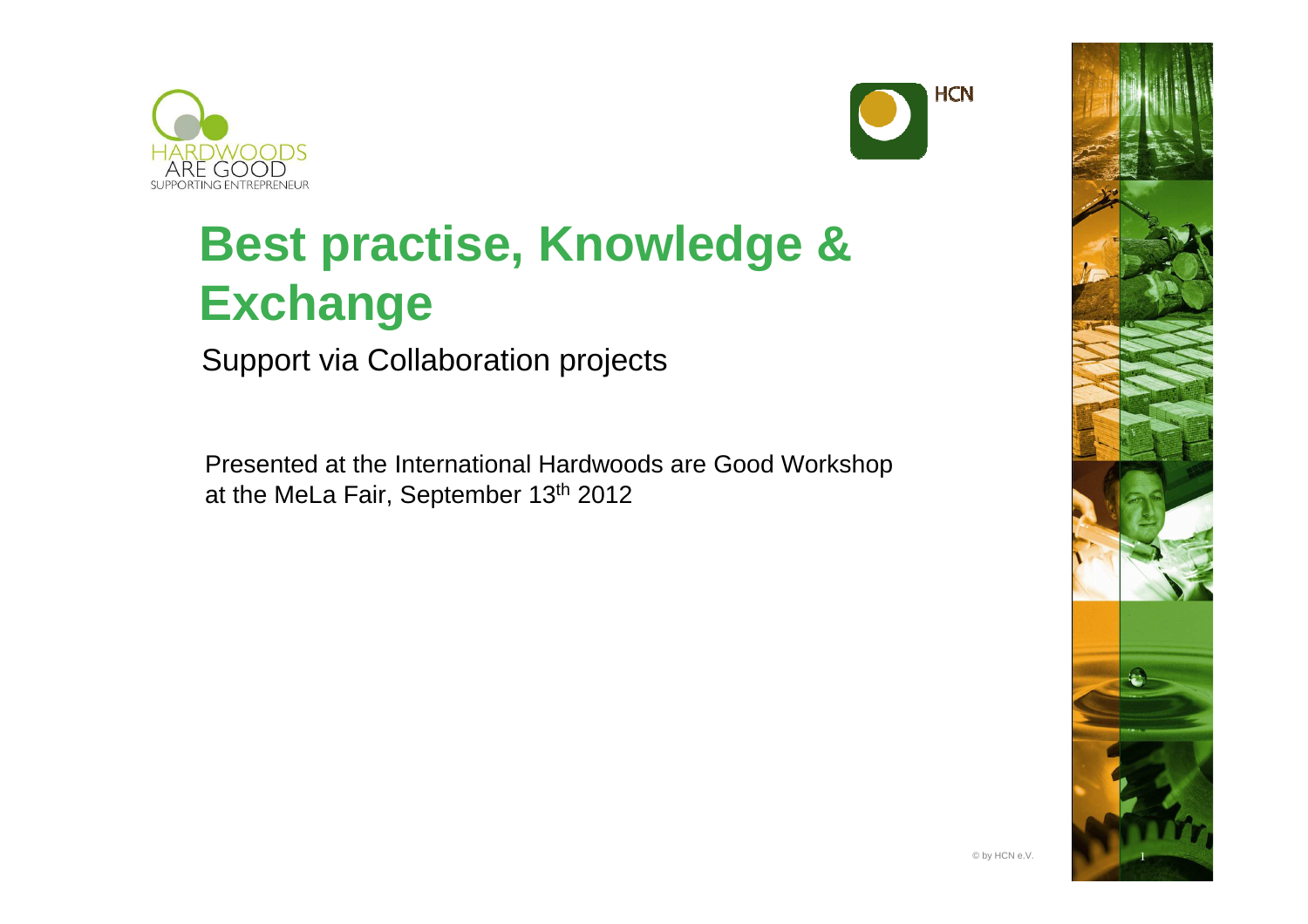

### **Birth of the HCN e.V.**



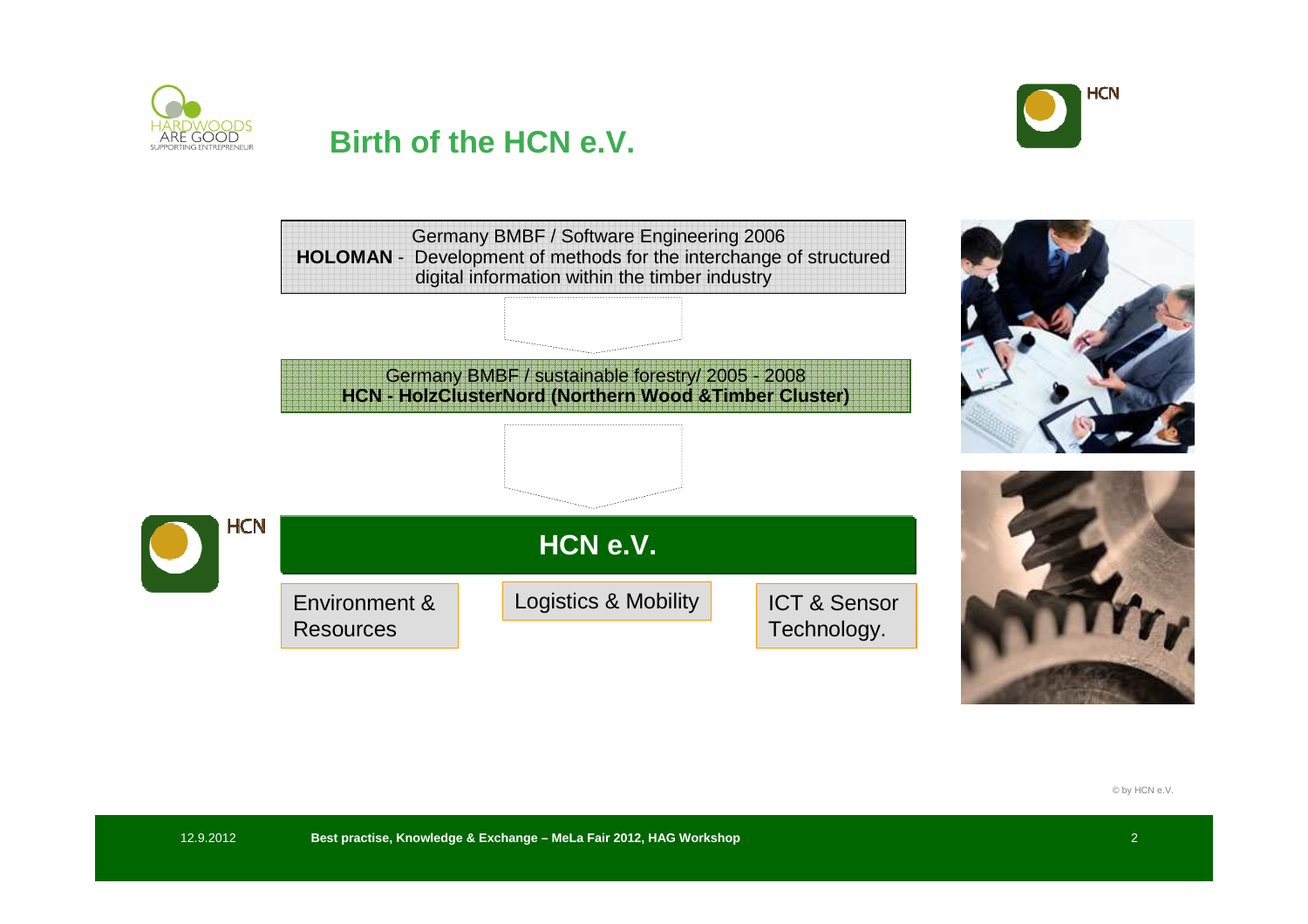

### **Working Fields of the HCN e.V.**



#### **Main Topics**

- **Classification** •
- •Allocation
- **Logistics** •
- Research & Development (technology and innovation)•

#### **Programs HCN is participating**

international

- •Baltic Sea Region
- •South Baltic
- Era net woodwisdom•
- •Era net- bioenergy
- Seventh Framework Programme (FP7)•

National :

- •BMWI
- •BMWF
- •further national funding schemas

Main Focus is to set up/ participate within Cooperation Projects that are linking Research and Development and industry to develop new ideas and innovations.





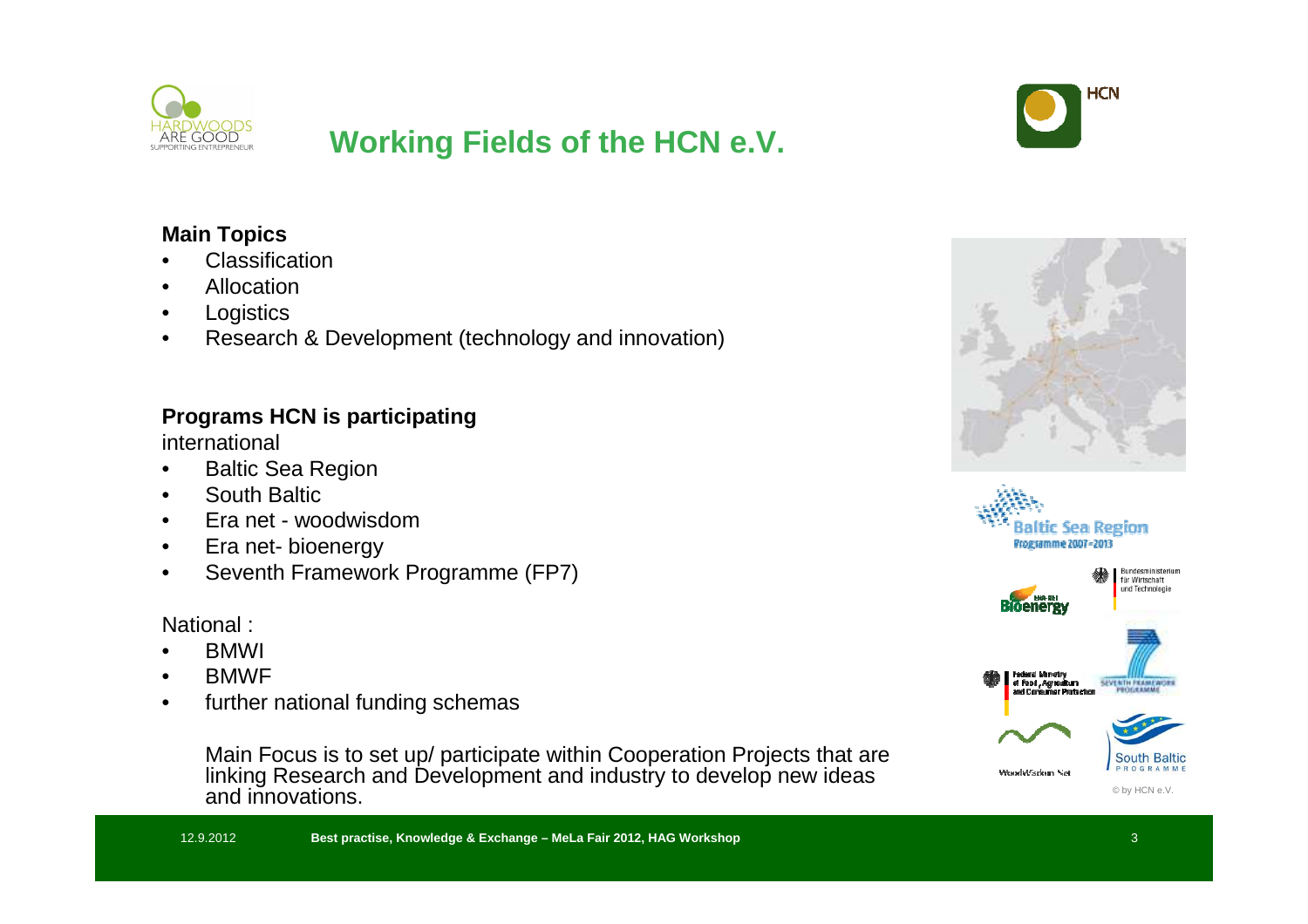

## **Service Portfolio of the HCN**



- $\checkmark$ Funding consultancy
- $\checkmark$ Project development
- $\checkmark$ Innovation management
- $\checkmark$ Project management
- $\checkmark$ Project controlling
- $\checkmark$ regional- und project marketing
- $\checkmark$ Technology transfer
- $\checkmark$ Knowledge management
- $\checkmark$ Intermediary for regional competence
- $\checkmark$ **Networking**
- $\checkmark$ Research & development
- $\checkmark$ Contract research
- $\checkmark$ Client-specific studies
- $\checkmark$ Market analyses

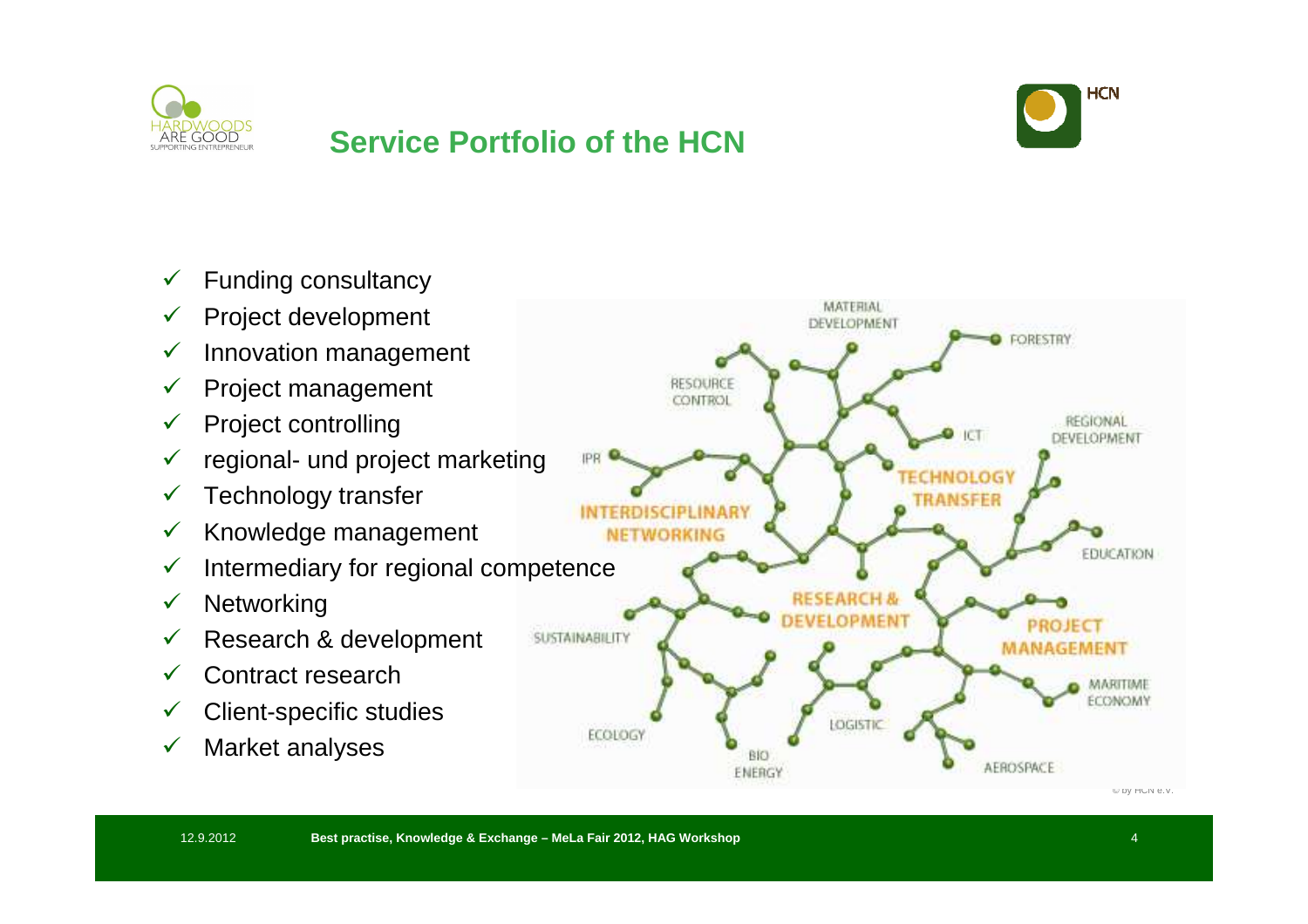

# **Supporting structure – wood related projects**



**HCN**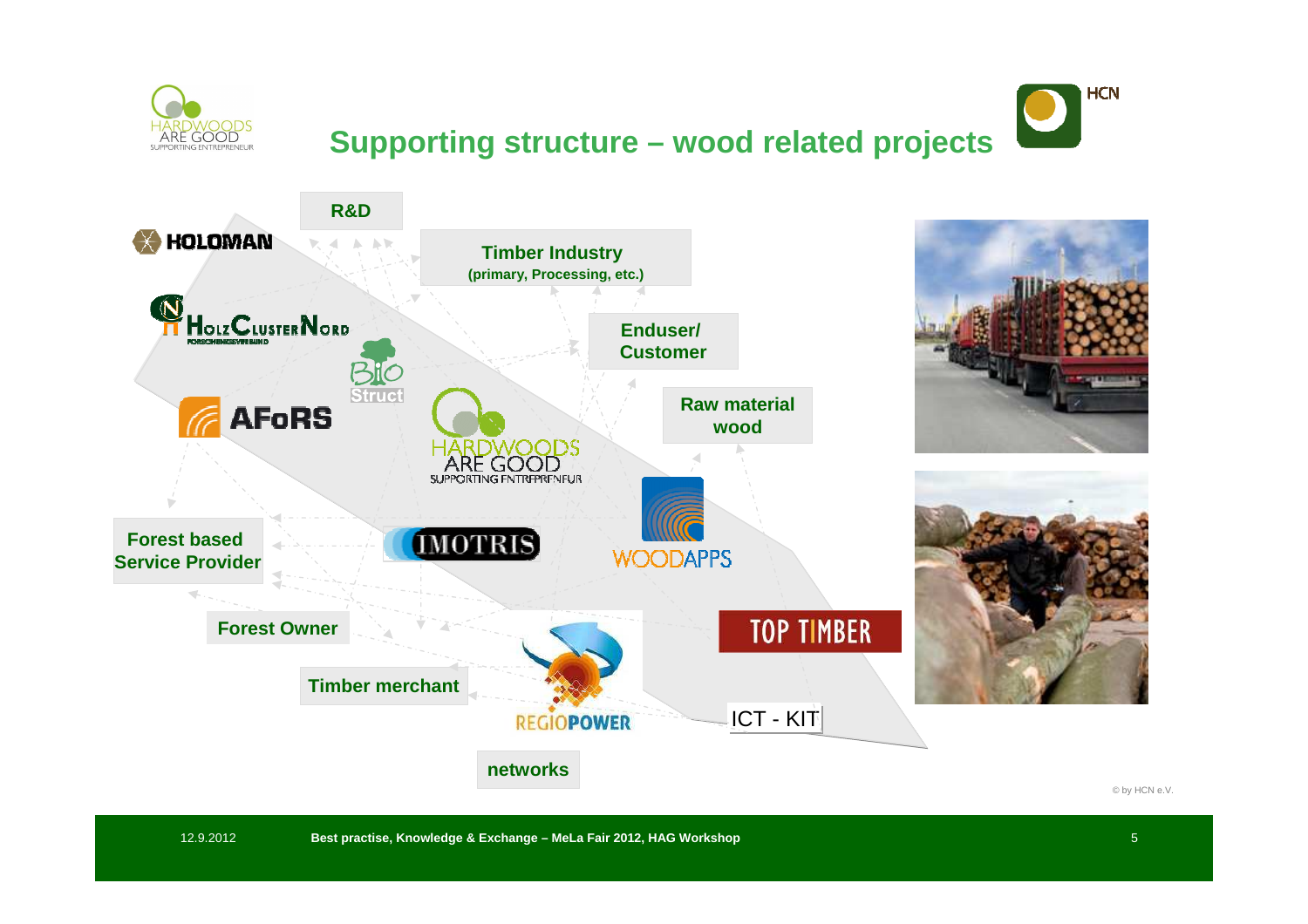

### **Holzcluster - Nord**





**Funding program**: "Nachhaltige Waldwirtschaft 2004-2008"(sustainable forestry), national, BMBF

**Type**: collaboration project

#### **Partners:**

- –R&D (1)
- Industry (2)
- Service (1)
- Administrative (3)

#### **Aim:**

- Organization and implementation of activities in the sector of regional development, sustainability and technology transfer
- – Process optimization / knowledge exchange between business partners at the timber cluster



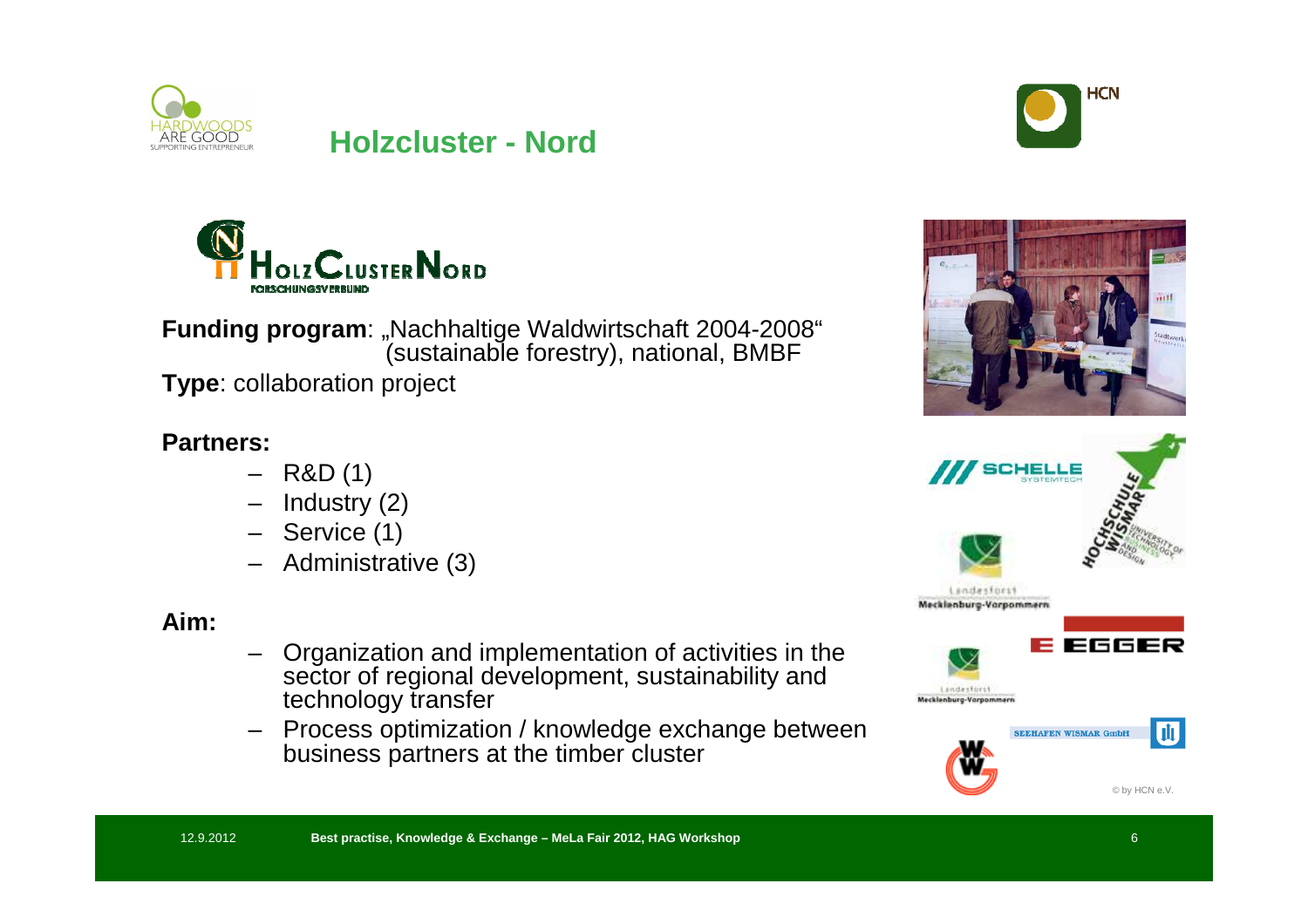

### **Project Overview – Hardwoods Are Good (HAG)**





**Funding program: "South baltic programme", international, EU Type**: collaboration project

#### **Partners Countries:**

- Sweden
- Lithuania
- Poland
- Germany
- Belgium
- Russia–

**Aim:** The project focuses on improving the forestry based hardwood chain and to set up a permanent network for hardwoodrelated topics





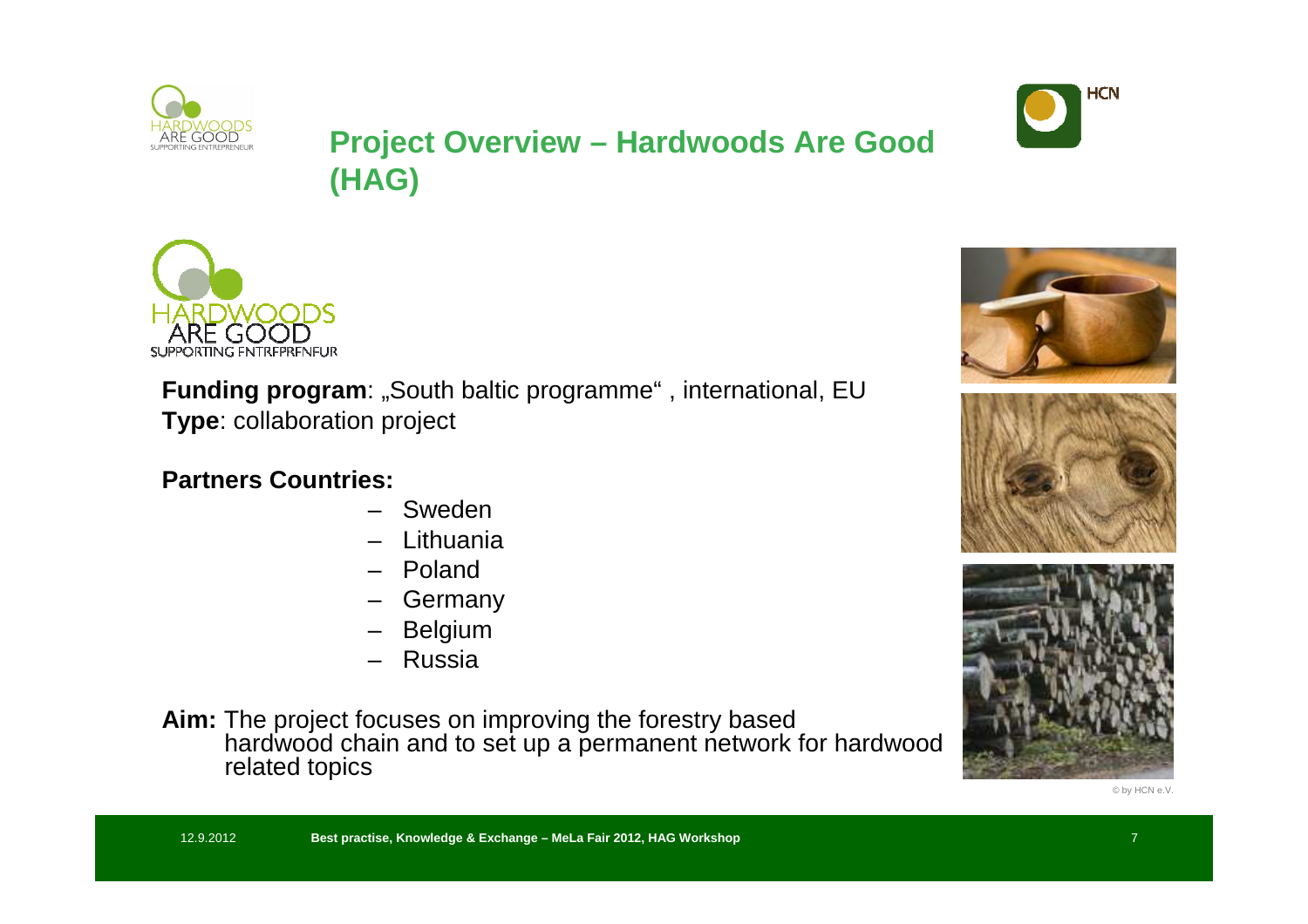

# **Supporting regional entrepreneurs – HAG**







#### **Separate out of project related meeting and business contactsNew Contact with Polish forestry**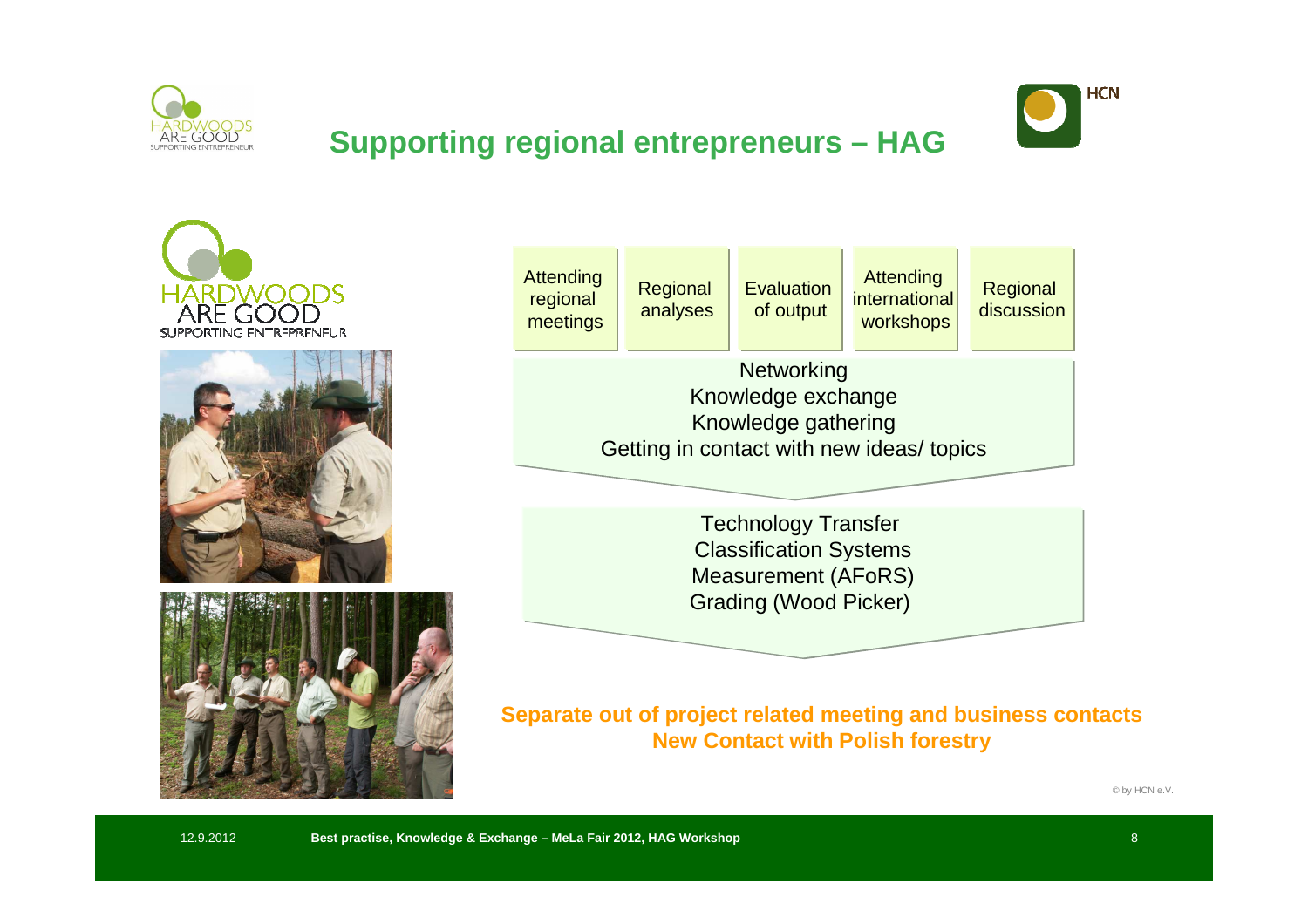



**A success story – getting from a project to a product**



**Funding program:** "KMU-innovativ: Ressourcen- und Energieeffizienz" (SME innovative: Resource- and energy efficiency), national, BMBF

**Type**: collaboration project

**Partners Structure:**

- R&D (1)
- Potential Operators (2)
- Service (1)



**Aim:** AFoRS supports process automation in timber industry on the side of many small and medium sized forestry, trade and transport companies. Specific benefits result from the fast data availability and their possible traceability using the available source images.

**Result:** Product development AFoRS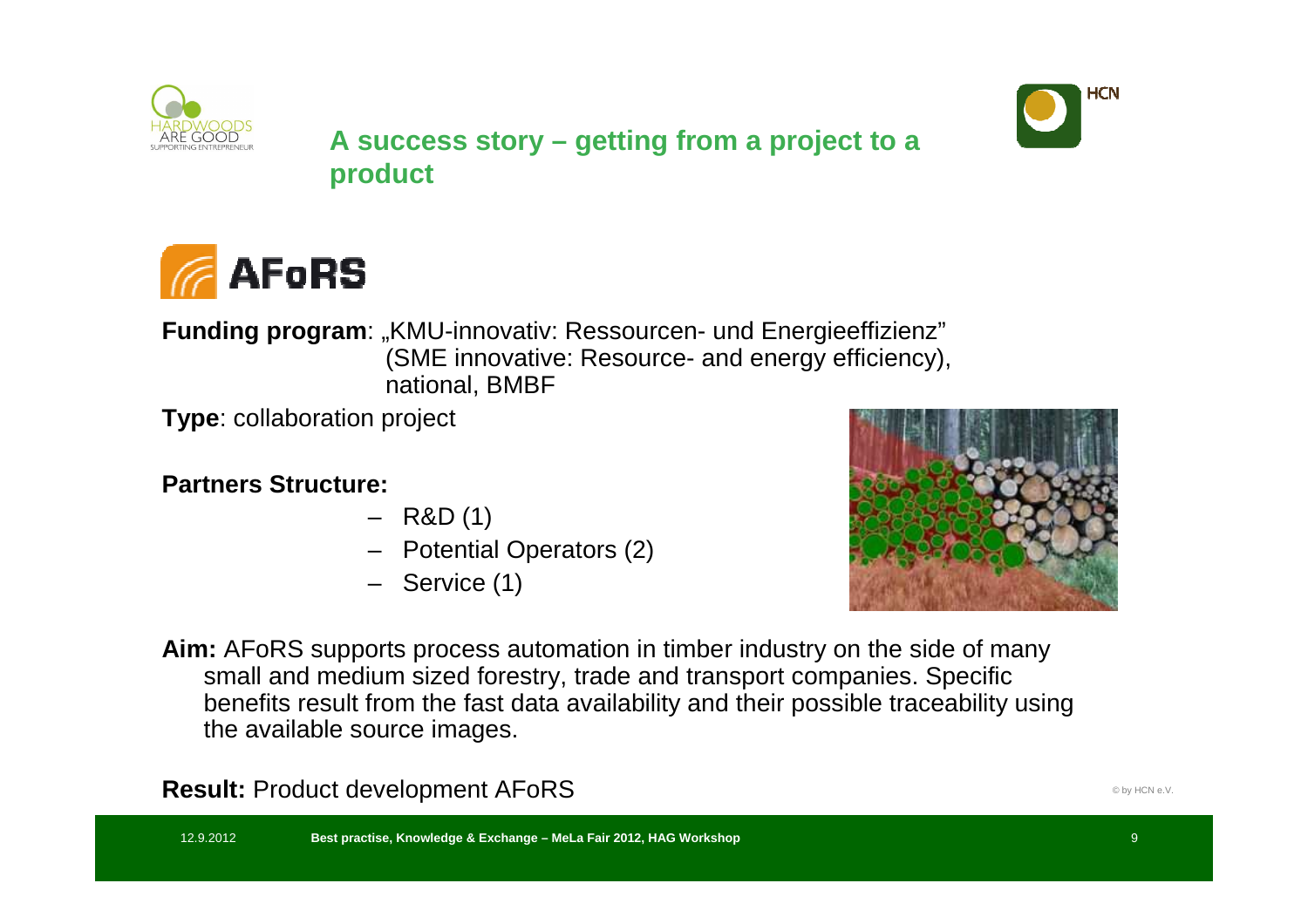

### **Project Overview – Wood Apps**





**Funding program:** "WoodWisdom-Net Research Program and the ERA-NET Bioenergy, international , EU

**Type**: collaboration project

**Partners Countries:**

- Slovenia (1)
- Sweden (2)
- Germany (2)
- Ireland (1)
- Support partners (12)
- **Aim:** The project aim is to develop a pilot "Information and Communication ServicePlatform" to link process partners within international value chains from theforest to the customer - Wood Value Chain (WVC).

Technologies: Bobber, Location/map Service for forestry, document- information exchange base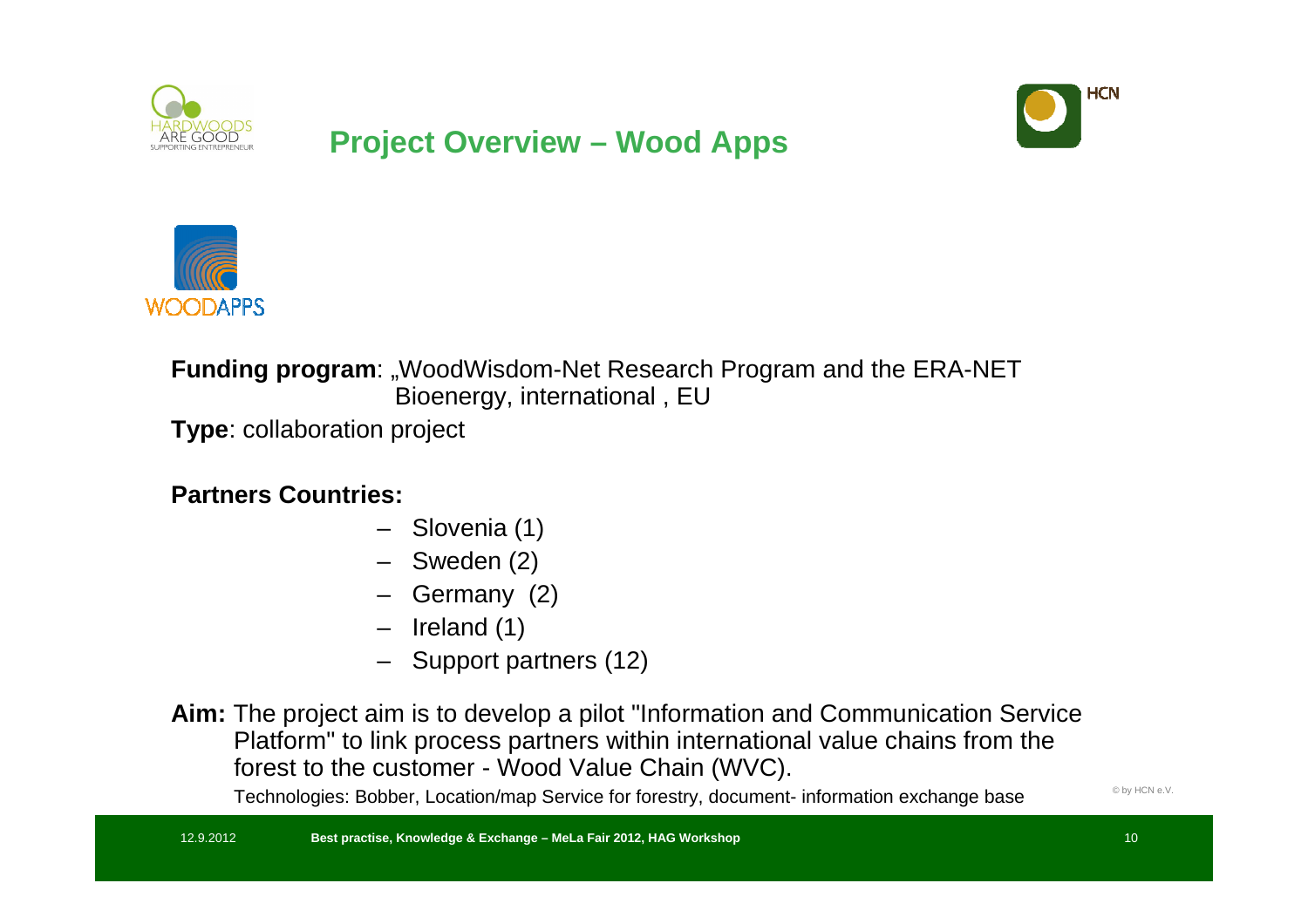

### **Project Overview – IMOTRIS**





**Funding program**: "Innovative Seehafentechnologien II (ISETEC II)" (Innovative Seaport Technologies), national, BMWi**Type**: collaboration project

#### **Partners:**

- –R&D (3)
- Industry (5)–
- Service (1)–



**Aim:** IMOTRIS focuses on the development of an automated Intermodal Transport Routing Information System. The online platform IMOTRIS aims to optimize, support and facilitate the communication between client and contractors.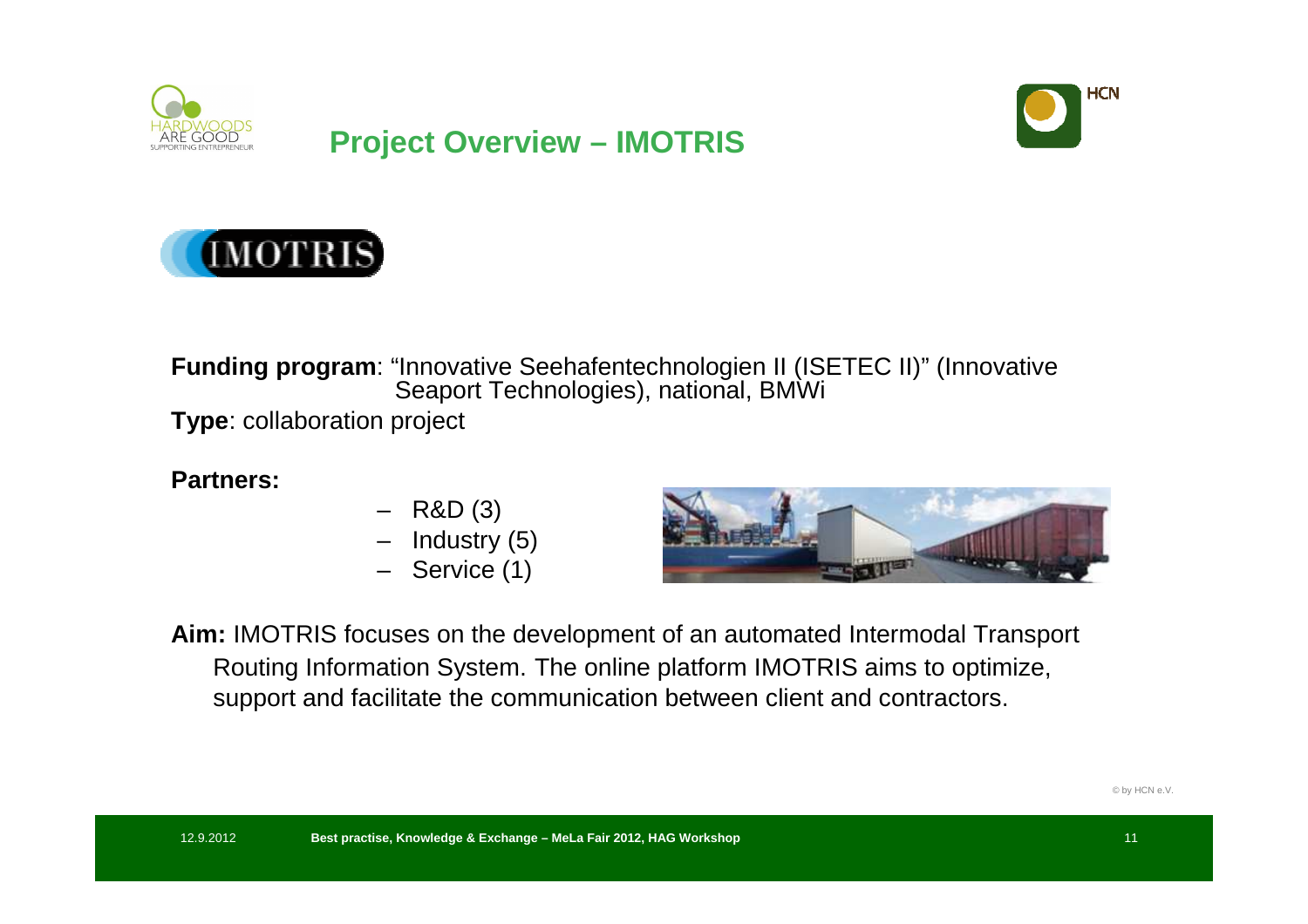

### **Project Overview – RegioPower**





**Funding program:** "WoodWisdom-Net Research Program and the ERA-NET Bioenergy, international , EU

**Type**: collaboration project

**Partners Countries:**

- –Sweden (1)
- –Germany (4)
- –Finland (2)
- Slovenia (2)



**Aim:** A regional IT-based platform for bringing resource needs and land-basedresource production together

- Focus lignocelluloses bio material (Wood and wooden by products)
- Regional feedstock market for small assortments
- Analytic tools for forecast and regional planning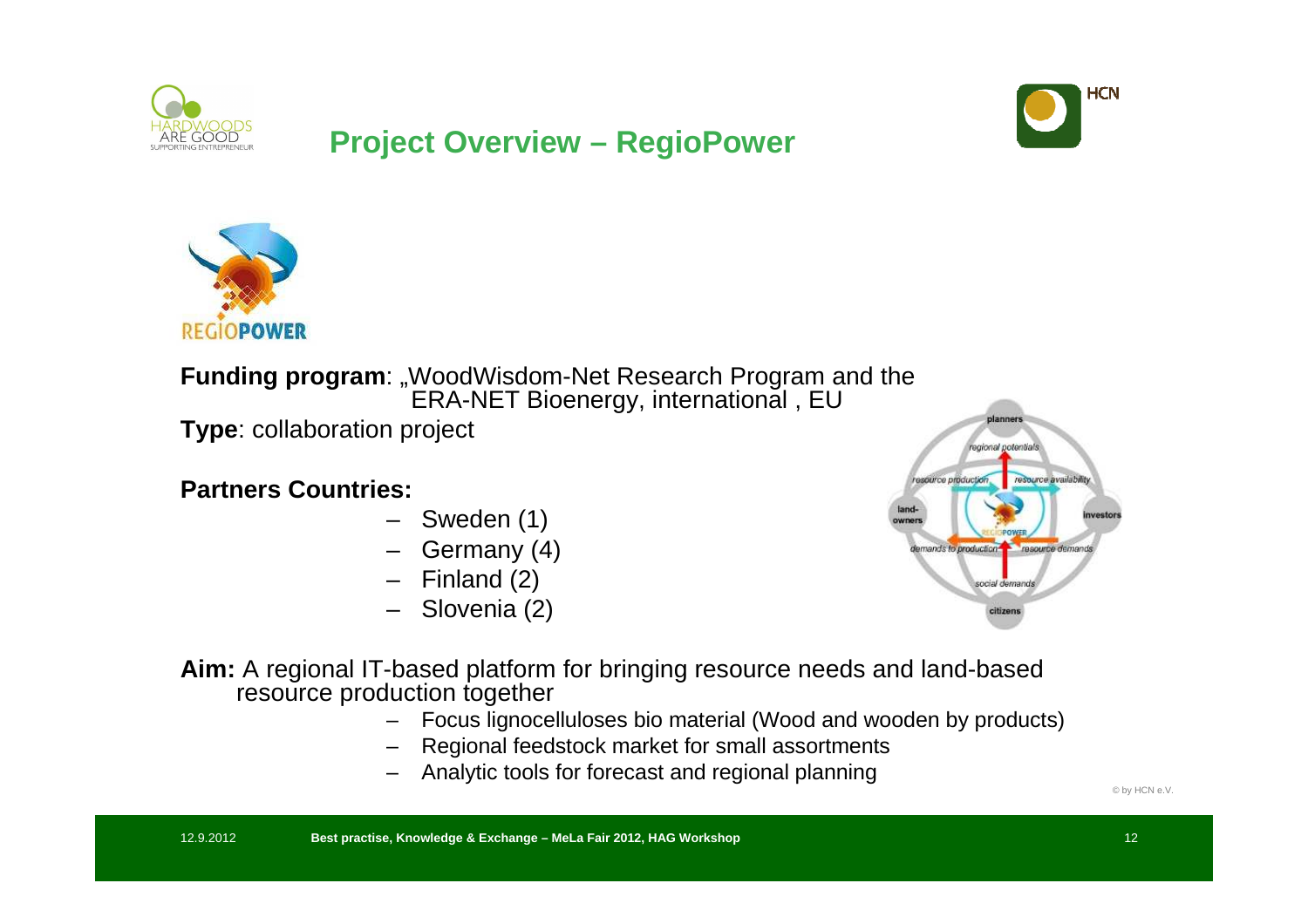

### **Outlook**

### **TOP TIMBER**



Energy efficient retrofitting and renewal of existing buildings forsustainable urban districts

Collaboration Project, international

#### **Aim**

development of common recognized guidelines for the utilization of hardwood species for construction purposes of whole buildings under energybalance aspects.



#### **Program**

 Integrated processing and Control System for Sustainable Production in Farms and Forest

Collaboration project, international

#### **Aim**

 Focused on developing an innovative as well as user-friendly construction kit to create individual forest based mobile application that are straightforwardly customized

Using a standardized data set of the ICT-Kit





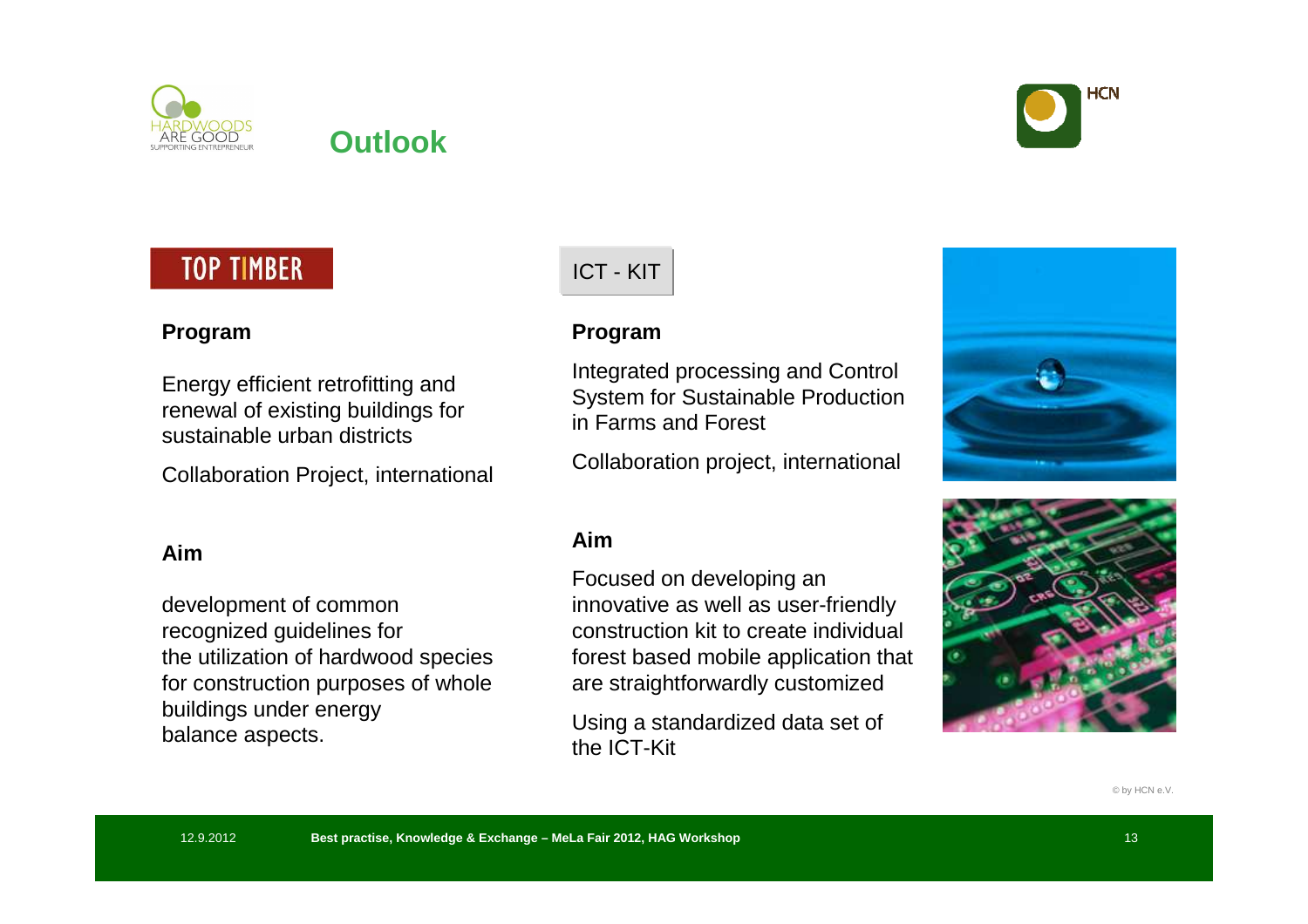

**We are always looking for …**



Companies of the wood value chain that are interested to participate in collaborative projects for example as:

- collaboration partners
- associated partners
- beta users

**Because we can just bring Innovation within a region and let other participate if the industry and companies are pushing it with us!** 



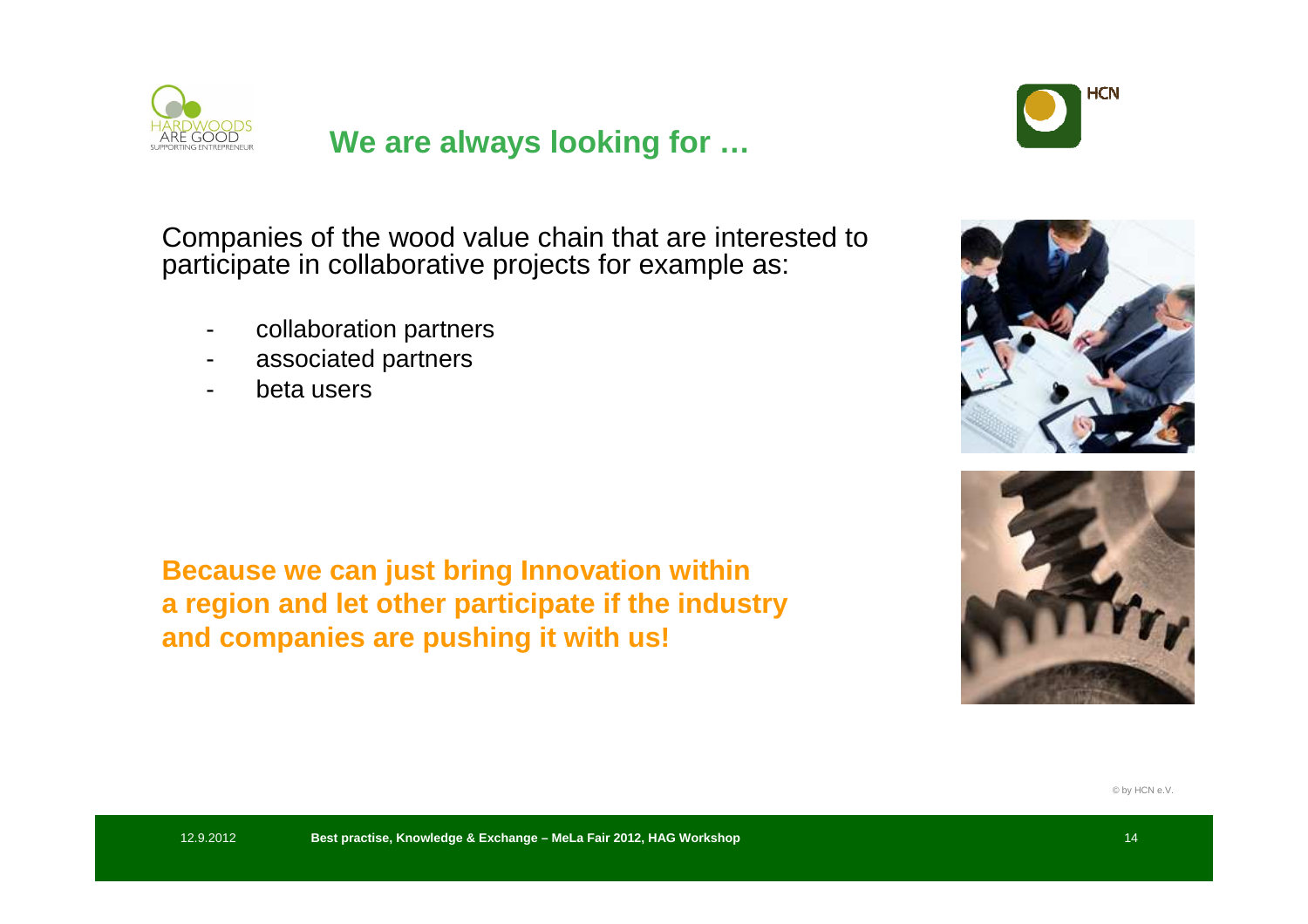

### **Referent of this presentation was …**





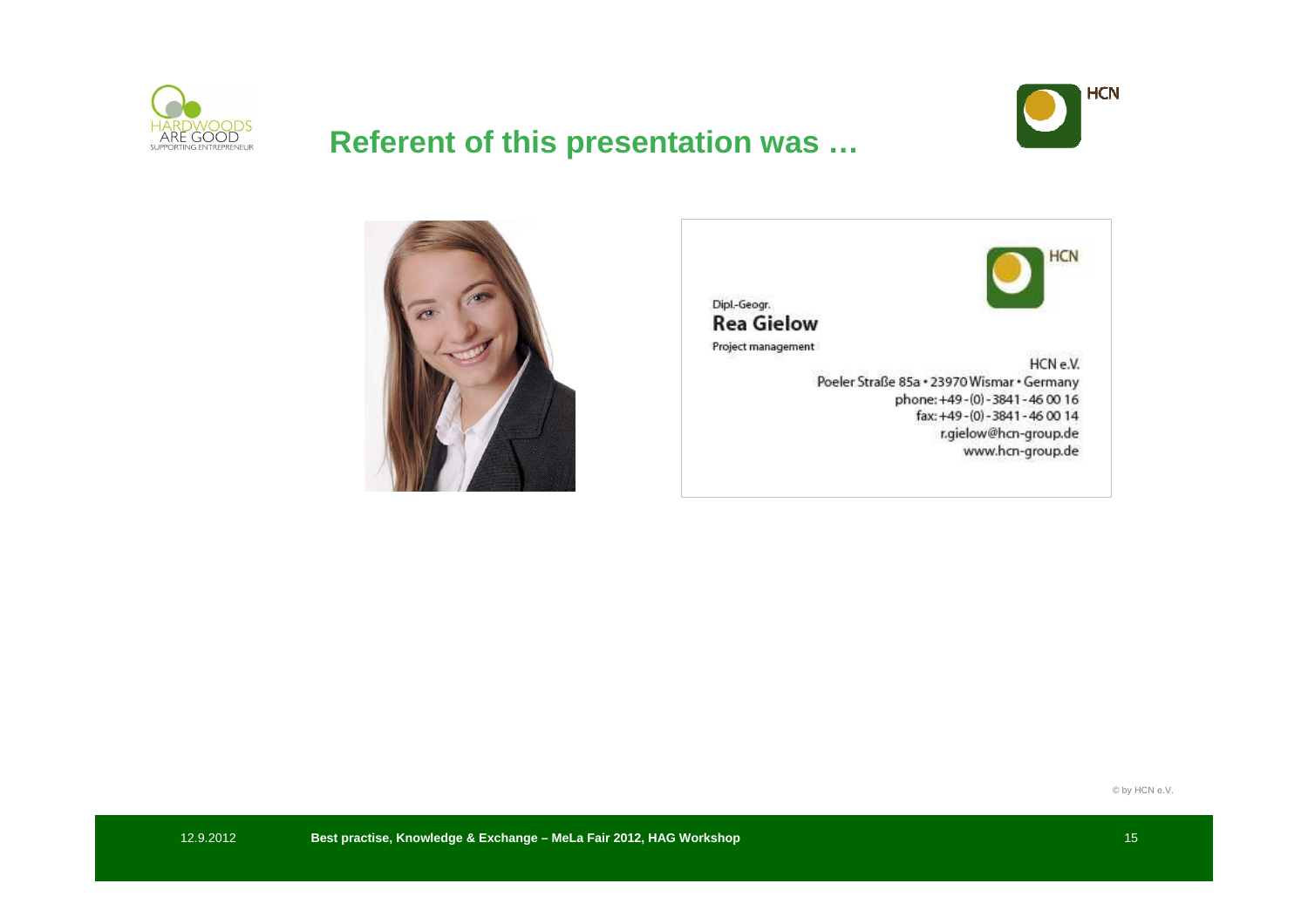

## **You can get in contact by phone, email, fax or justby mail …**



company: HCN e.V**.** Street: Poeler Straße 85aPostal code/ City: 23970 WismarCountry: Germany Phone: 0049 (0) 3841 – 46 00 13 or 16Fax: 0049 (0) 3841 – 46 00 14 E-mail: info@hcn-group.de www.hcn-group.deWeb:

**HCN**